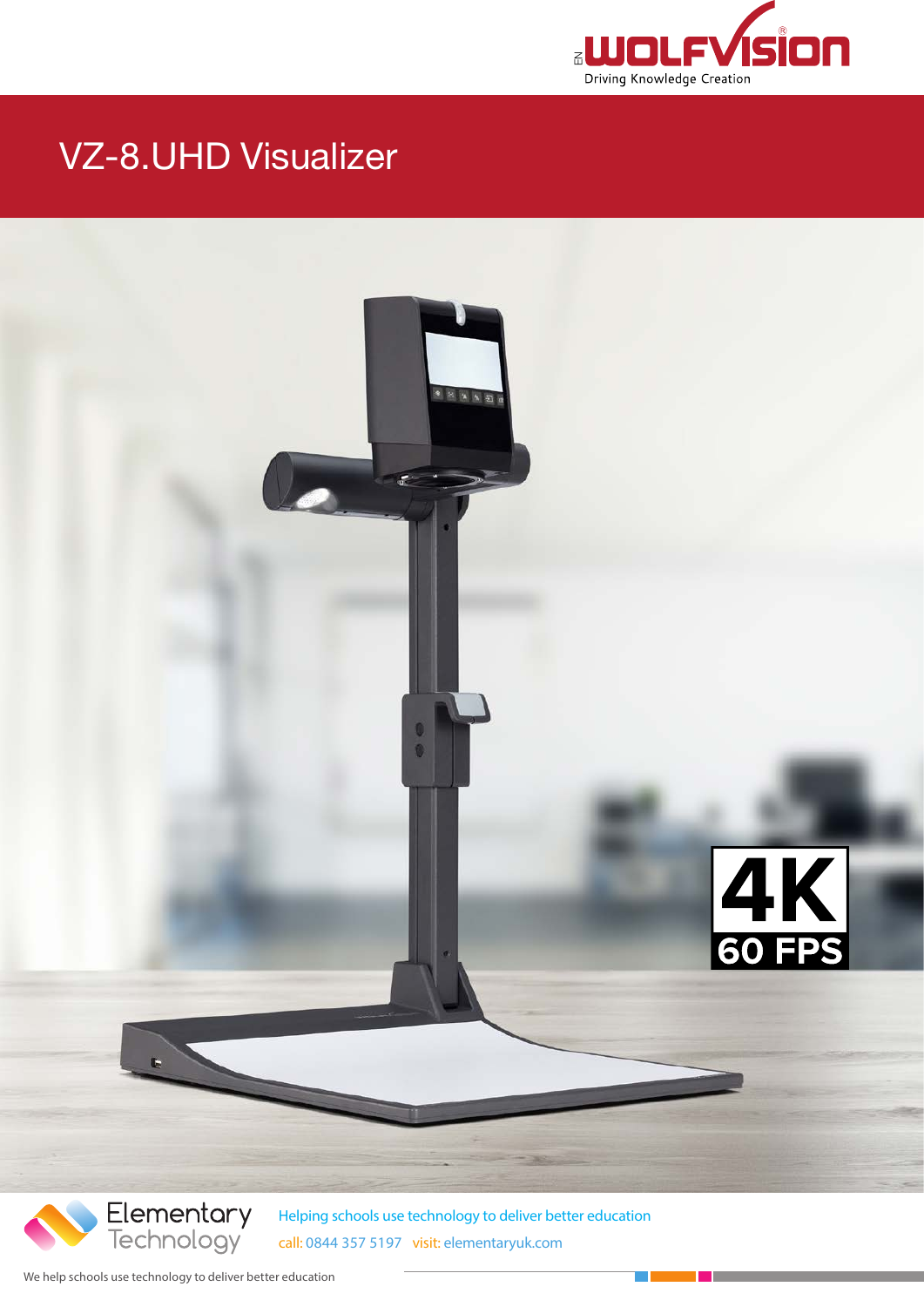## Next generation 4K UHD Visualizer imaging

WolfVision Visualizer systems are renowned worldwide for their unrivalled imaging quality, ease of use, and robust construction, which is due to the perfect combination of high quality components and remarkable expertise.

The VZ-8.UHD is a native 4K UHD Visualizer system. It combines crystal clear on-screen images, a touchscreen control and preview monitor, plus 4K recording and streaming functionality, together with newly designed optical and electronic systems. With the VZ-8.UHD, we set the standard worldwide for innovative, user-friendly, networked AV ready, high performance Visualizer systems.

Driving Knowledge Creation.



医生日

ū

Elementary Technology<sup>-</sup>

Helping schools use technology to deliver better education call: 0844 357 5197 visit: elementaryuk.com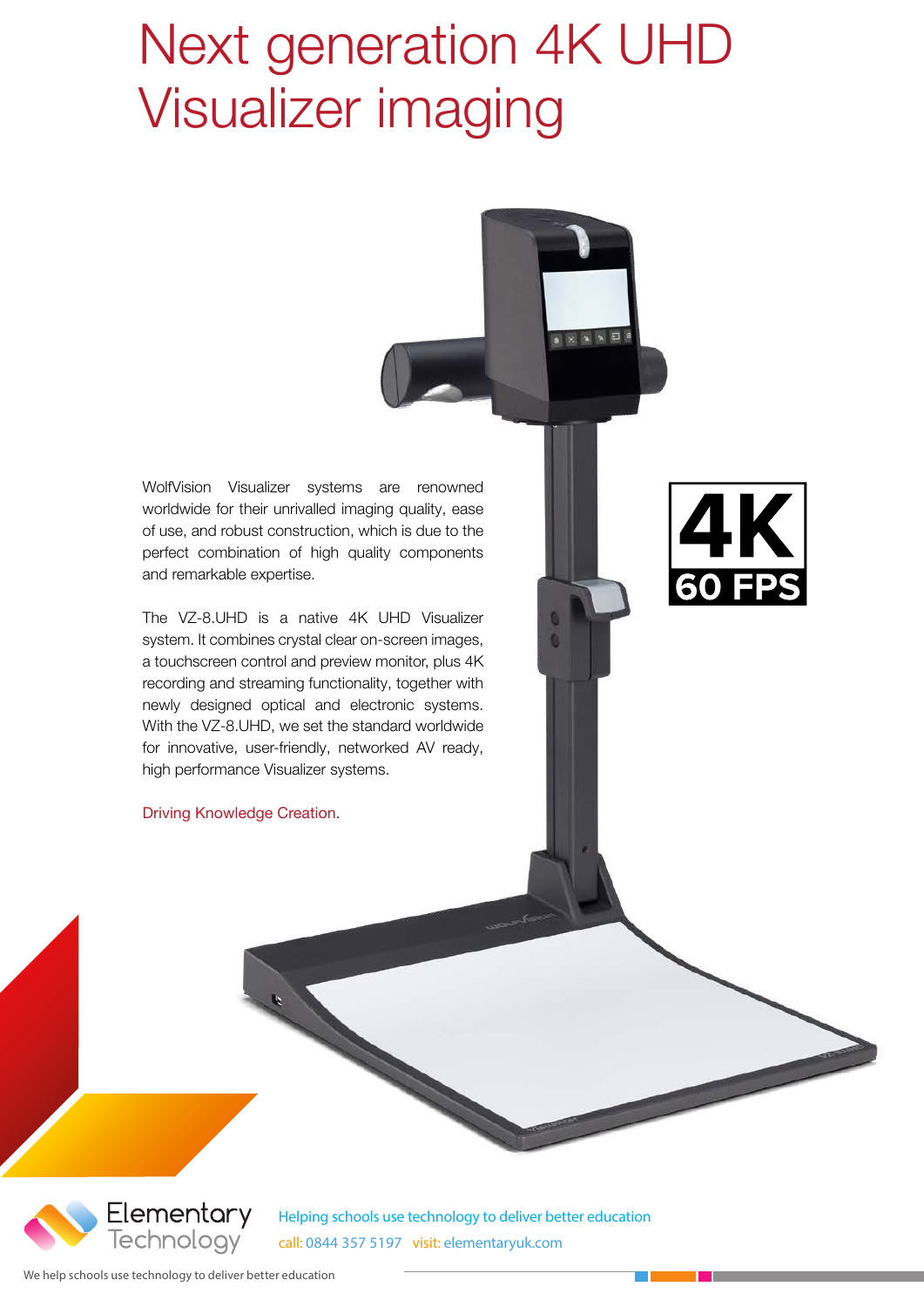

### Our Vision

When you've got something to say, we believe it is important that getting your message across and making an impact should be as easy as possible.

Our aim is to help you to explain it better, to give you the freedom to share your knowledge and collaborate with others - however you want, and whenever you want, when your audience is in the same room or on the other side of the world.

Because knowledge matters to all of us.



۰

Helping schools use technology to deliver better education call: 0844 357 5197 visit: elementaryuk.com

We help schools use technology to deliver better education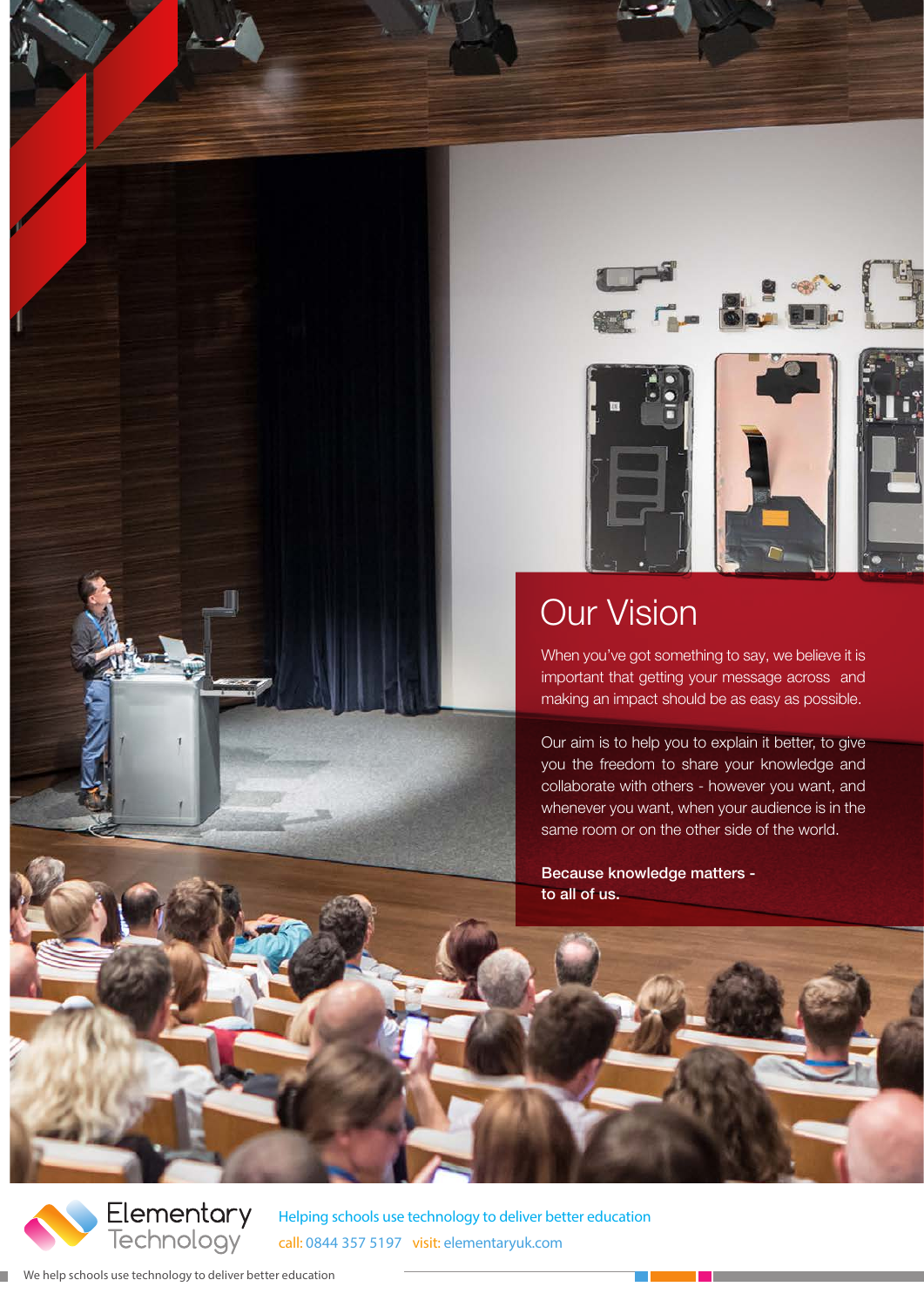# Key Features

No.1 for imaging performance ДK Ultra-high definition camera with 4K UHD output for presentation of content materials in unrivalled image quality.



#### Powerful zoom range

64x zoom for incredible flexibility when displaying content onscreen. Images are always crystal clear, even when zooming in closely on materials.



### 4K recording & streaming

Simultaneous 2160p / 30fps recording and streaming. Use this networked AV-ready Visualizer for capture and distribution of content materials in outstanding quality.



#### Focus on the content

High speed continuous autofocus, manual focus, plus an easy-to-use 9-point touch and focus mode, ensure crisp presentation of all content materials.



#### Adjustment-free lighting

No distracting hot spots or reflections - and no need to adjust the light. This LED Lighting system is optimised for perfect illumination.



#### Flexible external control

● ※ 1 4 五 0

Control easily using a room management system or a computer, or use the vSolution App to control wirelessly from a mobile device.

| {0}<br>{ට}- |
|-------------|
| {⊙}         |

#### Remote management tools

vSolution Link Pro software for easy remote setup, monitoring, management, and updating of systems.



#### Visualizers built to last!

High quality components for outstanding mechanical quality, durability, and reliability, plus a 5 year warranty. The VZ-8.UHD is built to last!



Helping schools use technology to deliver better education call: 0844 357 5197 visit: elementaryuk.com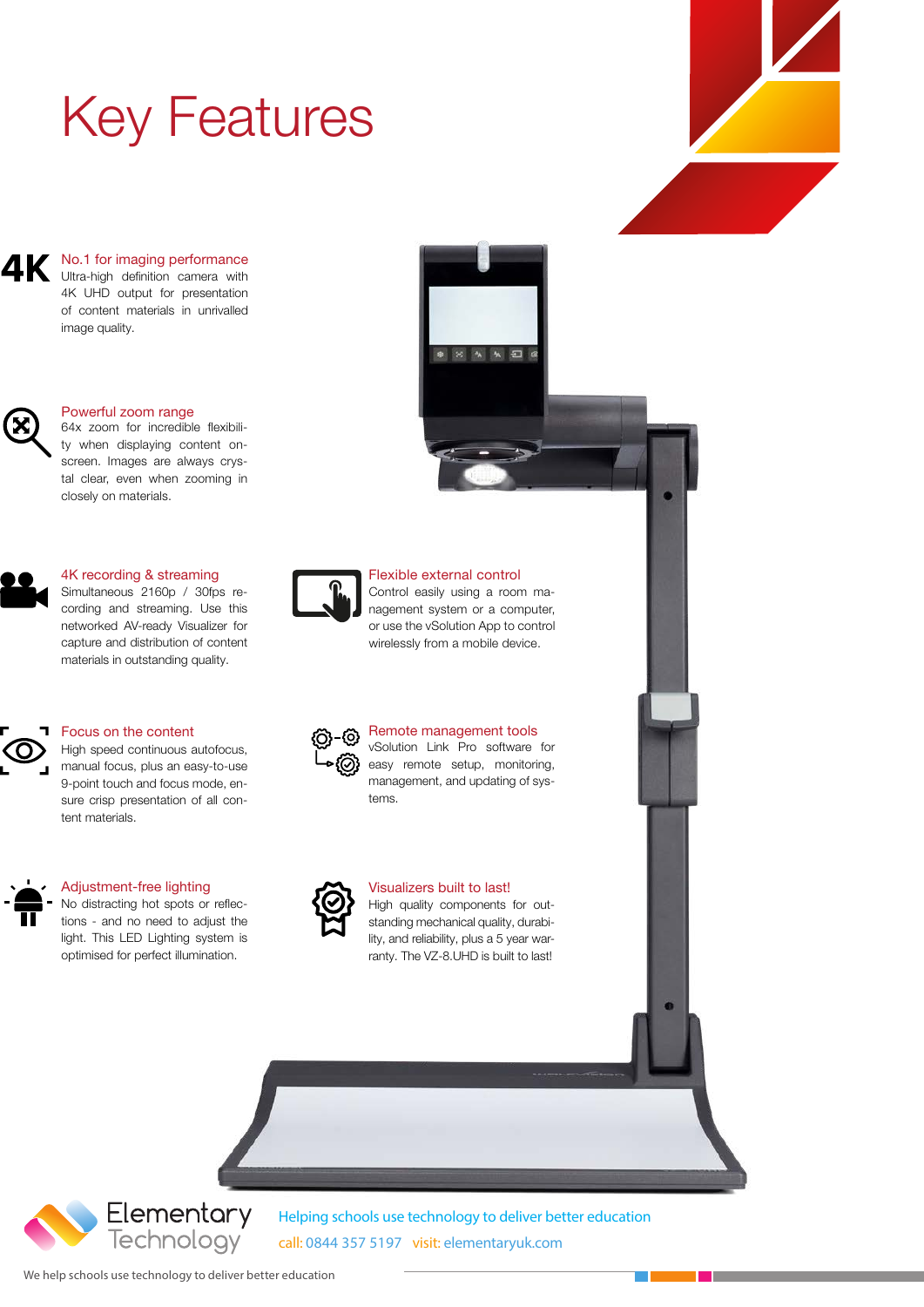## Maximum ease of use



#### Touchscreen preview monitor

LCD touchscreen monitor for easy positioning of objects on the working surface, plus swipe-through advanced settings menu.

#### Automatic operation

Simply use the zoom wheel, and leave other settings like focusing, brightness, and white balance to be adjusted automatically.





#### Imaging around the room

90° rotating camera head with shake-free mount for picking up images and video from outside of the working surface.

#### Write on your Visualizer!

handwritten content materials. Self-adhesive dry-erase working surfaces available for convenient pickup and display of

call: 0844 357 5197 visit: elementaryuk.com